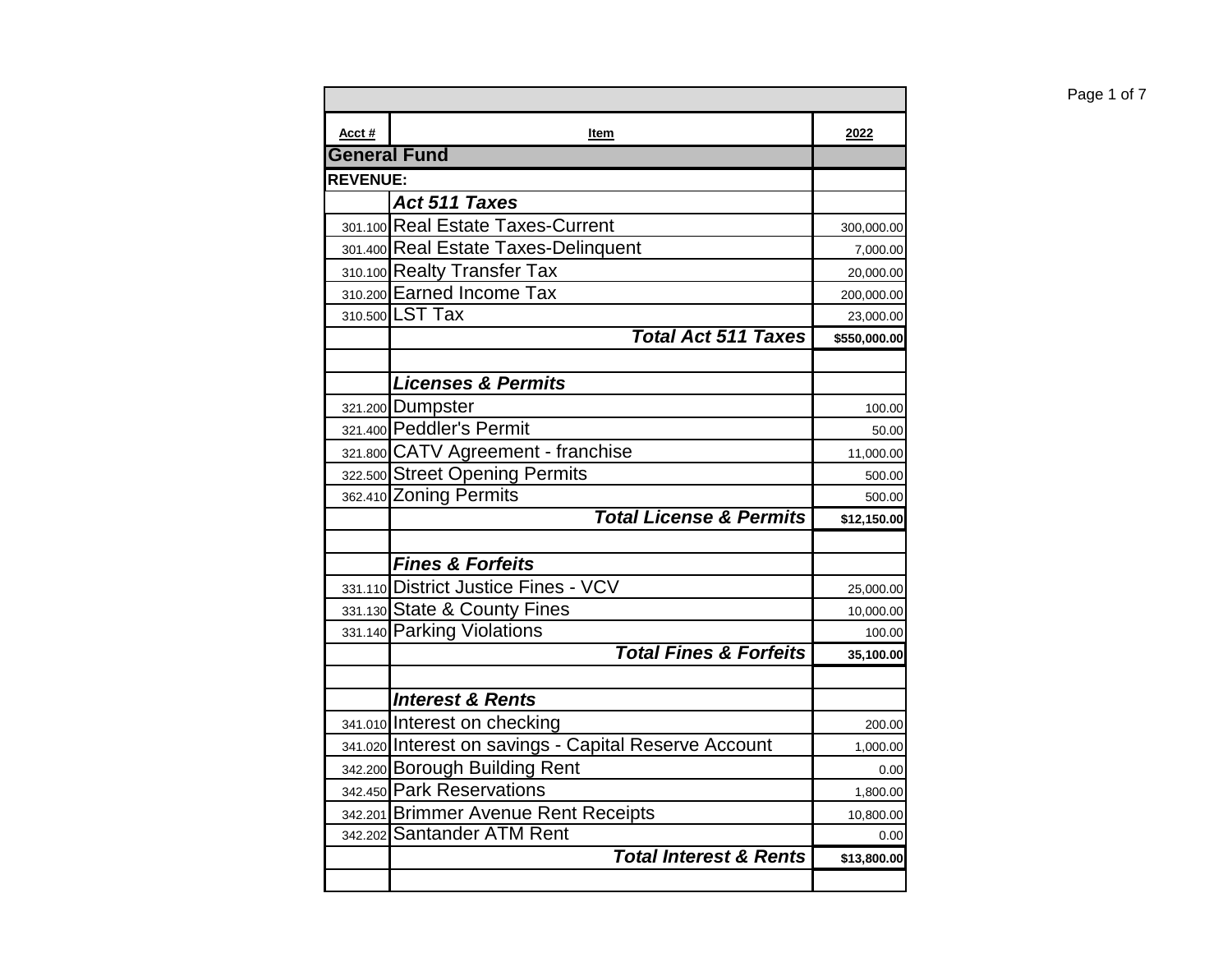| Page 2 of 7 |  |  |
|-------------|--|--|
|             |  |  |

| 354.070 Culture & Recreation (DCED)<br>0.00<br>355.010 PURTA<br>600.00<br>355.040 Beverage License Fees<br>355.050 Pension-State Aid<br>95,000.00<br>355.990 Firemens Relief Fund<br>10,500.00<br>361.300 Zoning Subdivision Fees<br>500.00<br>361.340 Zoning Board Hearing Fees<br>300.00<br>361.400 Code Inspections (Rentals)<br>2,500.00<br>361.800 Sales & Service - RTK<br>0.00<br>362.480 Drug Task Force Reimbursement<br>1,000.00<br>362.490 DUI Roving Patrol Reimbursement<br>1,000.00<br>362.890 Other Revenue - Police Finger Print Fees<br>0.00<br>362.900 Police Services Agreement<br>0.00<br>362.110 Accident Reports<br>100.00<br>363.510 PennDOT Snow Contract<br>6,136.00<br>370.010 Grave Openings / Lot Sales<br>12,000.00<br>380.000 Miscellaneous Income<br>0.00<br>385.000 Donation to Police Department<br>0.00<br>387.001 4th of July Donations<br>6,000.00<br>392.070 Transfer from Electric<br>745,100.00<br>392.300 Transfer From Capital Reserve<br>0.00<br><b>Total General Government</b><br>\$880,736.00<br><b>TOTAL GENERAL FUND RECEIPTS</b><br>\$1,491,786.00<br><b>EXPENSES:</b><br><b>General Government</b><br>400.200 Office Supplies<br>5,500.00<br>400.213 Copier Supplies<br>1,000.00<br>400.260 Copier Lease<br>2,100.00<br>400.261 Computer Maintenance/Update<br>3,500.00<br>400.325 Postage Meter Contract<br>1,800.00<br>400.331 Mileage - General Government<br>250.00 | <b>General Government</b> | Page 2 of 7 |
|--------------------------------------------------------------------------------------------------------------------------------------------------------------------------------------------------------------------------------------------------------------------------------------------------------------------------------------------------------------------------------------------------------------------------------------------------------------------------------------------------------------------------------------------------------------------------------------------------------------------------------------------------------------------------------------------------------------------------------------------------------------------------------------------------------------------------------------------------------------------------------------------------------------------------------------------------------------------------------------------------------------------------------------------------------------------------------------------------------------------------------------------------------------------------------------------------------------------------------------------------------------------------------------------------------------------------------------------------------------------------------------------------------------------------|---------------------------|-------------|
|                                                                                                                                                                                                                                                                                                                                                                                                                                                                                                                                                                                                                                                                                                                                                                                                                                                                                                                                                                                                                                                                                                                                                                                                                                                                                                                                                                                                                          |                           |             |
|                                                                                                                                                                                                                                                                                                                                                                                                                                                                                                                                                                                                                                                                                                                                                                                                                                                                                                                                                                                                                                                                                                                                                                                                                                                                                                                                                                                                                          |                           |             |
|                                                                                                                                                                                                                                                                                                                                                                                                                                                                                                                                                                                                                                                                                                                                                                                                                                                                                                                                                                                                                                                                                                                                                                                                                                                                                                                                                                                                                          |                           |             |
|                                                                                                                                                                                                                                                                                                                                                                                                                                                                                                                                                                                                                                                                                                                                                                                                                                                                                                                                                                                                                                                                                                                                                                                                                                                                                                                                                                                                                          |                           |             |
|                                                                                                                                                                                                                                                                                                                                                                                                                                                                                                                                                                                                                                                                                                                                                                                                                                                                                                                                                                                                                                                                                                                                                                                                                                                                                                                                                                                                                          |                           |             |
|                                                                                                                                                                                                                                                                                                                                                                                                                                                                                                                                                                                                                                                                                                                                                                                                                                                                                                                                                                                                                                                                                                                                                                                                                                                                                                                                                                                                                          |                           |             |
|                                                                                                                                                                                                                                                                                                                                                                                                                                                                                                                                                                                                                                                                                                                                                                                                                                                                                                                                                                                                                                                                                                                                                                                                                                                                                                                                                                                                                          |                           |             |
|                                                                                                                                                                                                                                                                                                                                                                                                                                                                                                                                                                                                                                                                                                                                                                                                                                                                                                                                                                                                                                                                                                                                                                                                                                                                                                                                                                                                                          |                           |             |
|                                                                                                                                                                                                                                                                                                                                                                                                                                                                                                                                                                                                                                                                                                                                                                                                                                                                                                                                                                                                                                                                                                                                                                                                                                                                                                                                                                                                                          |                           |             |
|                                                                                                                                                                                                                                                                                                                                                                                                                                                                                                                                                                                                                                                                                                                                                                                                                                                                                                                                                                                                                                                                                                                                                                                                                                                                                                                                                                                                                          |                           |             |
|                                                                                                                                                                                                                                                                                                                                                                                                                                                                                                                                                                                                                                                                                                                                                                                                                                                                                                                                                                                                                                                                                                                                                                                                                                                                                                                                                                                                                          |                           |             |
|                                                                                                                                                                                                                                                                                                                                                                                                                                                                                                                                                                                                                                                                                                                                                                                                                                                                                                                                                                                                                                                                                                                                                                                                                                                                                                                                                                                                                          |                           |             |
|                                                                                                                                                                                                                                                                                                                                                                                                                                                                                                                                                                                                                                                                                                                                                                                                                                                                                                                                                                                                                                                                                                                                                                                                                                                                                                                                                                                                                          |                           |             |
|                                                                                                                                                                                                                                                                                                                                                                                                                                                                                                                                                                                                                                                                                                                                                                                                                                                                                                                                                                                                                                                                                                                                                                                                                                                                                                                                                                                                                          |                           |             |
|                                                                                                                                                                                                                                                                                                                                                                                                                                                                                                                                                                                                                                                                                                                                                                                                                                                                                                                                                                                                                                                                                                                                                                                                                                                                                                                                                                                                                          |                           |             |
|                                                                                                                                                                                                                                                                                                                                                                                                                                                                                                                                                                                                                                                                                                                                                                                                                                                                                                                                                                                                                                                                                                                                                                                                                                                                                                                                                                                                                          |                           |             |
|                                                                                                                                                                                                                                                                                                                                                                                                                                                                                                                                                                                                                                                                                                                                                                                                                                                                                                                                                                                                                                                                                                                                                                                                                                                                                                                                                                                                                          |                           |             |
|                                                                                                                                                                                                                                                                                                                                                                                                                                                                                                                                                                                                                                                                                                                                                                                                                                                                                                                                                                                                                                                                                                                                                                                                                                                                                                                                                                                                                          |                           |             |
|                                                                                                                                                                                                                                                                                                                                                                                                                                                                                                                                                                                                                                                                                                                                                                                                                                                                                                                                                                                                                                                                                                                                                                                                                                                                                                                                                                                                                          |                           |             |
|                                                                                                                                                                                                                                                                                                                                                                                                                                                                                                                                                                                                                                                                                                                                                                                                                                                                                                                                                                                                                                                                                                                                                                                                                                                                                                                                                                                                                          |                           |             |
|                                                                                                                                                                                                                                                                                                                                                                                                                                                                                                                                                                                                                                                                                                                                                                                                                                                                                                                                                                                                                                                                                                                                                                                                                                                                                                                                                                                                                          |                           |             |
|                                                                                                                                                                                                                                                                                                                                                                                                                                                                                                                                                                                                                                                                                                                                                                                                                                                                                                                                                                                                                                                                                                                                                                                                                                                                                                                                                                                                                          |                           |             |
|                                                                                                                                                                                                                                                                                                                                                                                                                                                                                                                                                                                                                                                                                                                                                                                                                                                                                                                                                                                                                                                                                                                                                                                                                                                                                                                                                                                                                          |                           |             |
|                                                                                                                                                                                                                                                                                                                                                                                                                                                                                                                                                                                                                                                                                                                                                                                                                                                                                                                                                                                                                                                                                                                                                                                                                                                                                                                                                                                                                          |                           |             |
|                                                                                                                                                                                                                                                                                                                                                                                                                                                                                                                                                                                                                                                                                                                                                                                                                                                                                                                                                                                                                                                                                                                                                                                                                                                                                                                                                                                                                          |                           |             |
|                                                                                                                                                                                                                                                                                                                                                                                                                                                                                                                                                                                                                                                                                                                                                                                                                                                                                                                                                                                                                                                                                                                                                                                                                                                                                                                                                                                                                          |                           |             |
|                                                                                                                                                                                                                                                                                                                                                                                                                                                                                                                                                                                                                                                                                                                                                                                                                                                                                                                                                                                                                                                                                                                                                                                                                                                                                                                                                                                                                          |                           |             |
|                                                                                                                                                                                                                                                                                                                                                                                                                                                                                                                                                                                                                                                                                                                                                                                                                                                                                                                                                                                                                                                                                                                                                                                                                                                                                                                                                                                                                          |                           |             |
|                                                                                                                                                                                                                                                                                                                                                                                                                                                                                                                                                                                                                                                                                                                                                                                                                                                                                                                                                                                                                                                                                                                                                                                                                                                                                                                                                                                                                          |                           |             |
|                                                                                                                                                                                                                                                                                                                                                                                                                                                                                                                                                                                                                                                                                                                                                                                                                                                                                                                                                                                                                                                                                                                                                                                                                                                                                                                                                                                                                          |                           |             |
|                                                                                                                                                                                                                                                                                                                                                                                                                                                                                                                                                                                                                                                                                                                                                                                                                                                                                                                                                                                                                                                                                                                                                                                                                                                                                                                                                                                                                          |                           |             |
|                                                                                                                                                                                                                                                                                                                                                                                                                                                                                                                                                                                                                                                                                                                                                                                                                                                                                                                                                                                                                                                                                                                                                                                                                                                                                                                                                                                                                          |                           |             |
|                                                                                                                                                                                                                                                                                                                                                                                                                                                                                                                                                                                                                                                                                                                                                                                                                                                                                                                                                                                                                                                                                                                                                                                                                                                                                                                                                                                                                          |                           |             |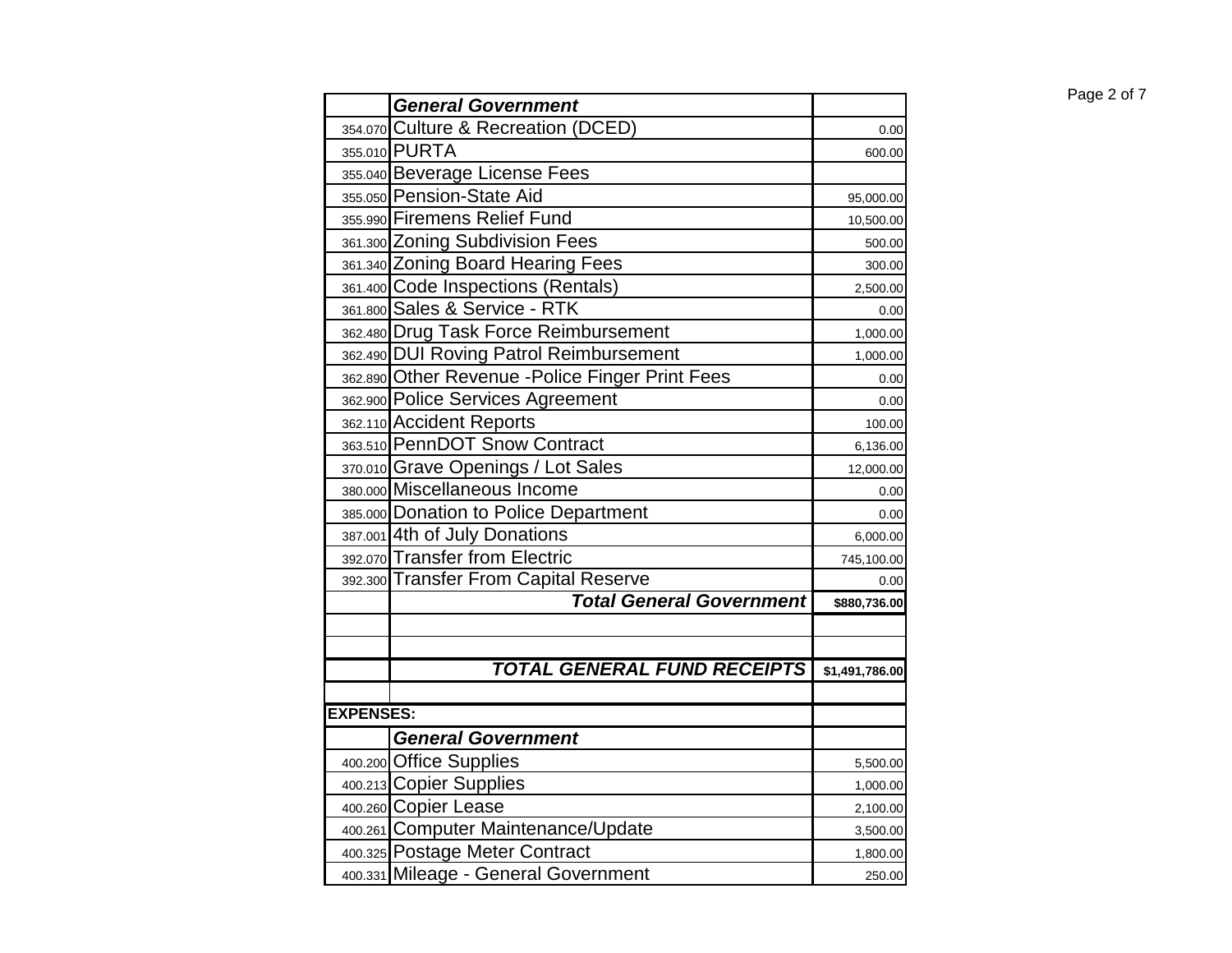| 400.341 Advertising, Printing, Binding   | 3,000.00     |
|------------------------------------------|--------------|
| 400.390 Bank Services - charges & fees   | 500.00       |
| 400.420 Dues & Memberships               | 1,000.00     |
| 400.460 Meetings & Conferences           | 2,000.00     |
| 401.120 Wages - Borough Manager          | 65,000.00    |
| 402.100 Auditor Fees                     | 9,300.00     |
| 403.200 Tax Collection Fees              | 8,000.00     |
| 403.430 LST Refund                       | 100.00       |
| 404.310 Solicitor Compensation           | 14,000.00    |
| 404.317 Special Legal Services - Mayor   | 0.00         |
| 405.130 Clerical Part-time               | 0.00         |
| 405.140 Wages Borough Secretary          | 40,500.00    |
| 405.141 Overtime - Borough Secretary     | 400.00       |
| 408.313 Engineering Fees                 | 2,500.00     |
| 415.000 Emergency Management Agency      | 250.00       |
| 456.540 Historical Association Donation  | 3,000.00     |
| 457.000 4th of July Celebration          | 10,000.00    |
| 456.000 Library Donation                 | 8,000.00     |
| 454.530 Grant Match                      | 0.00         |
| 461.000 Ordinance Updates & Codification | 1,500.00     |
| 461.372 Community Development            | 5,000.00     |
| 493.380 Brimmer Avenue Expenses          | 5,500.00     |
| 493.381 Santander Bank Expenses          | 2,000.00     |
| <b>Total General Government</b>          | \$195,700.00 |
|                                          |              |
| <b>Borough Building</b>                  |              |
| 409.140 Cleaning Service                 | 1,600.00     |
| 409.150 Building Maintenance & Supplies  | 1,800.00     |
| 409.260 Small Equipment Purchase         | 500.00       |
| 409.321 Telephone & Internet Service     | 3,300.00     |
| 409.324 Cell Phones (Crew & Boro Mgr)    | 2,300.00     |
| 409.362 Natural Gas Service              | 500.00       |
| 409.364 Sewer Fees                       | 700.00       |
| 409.366 Water                            | 500.00       |
| 409.373 Building Repairs                 | 2,000.00     |

## Page 3 of 7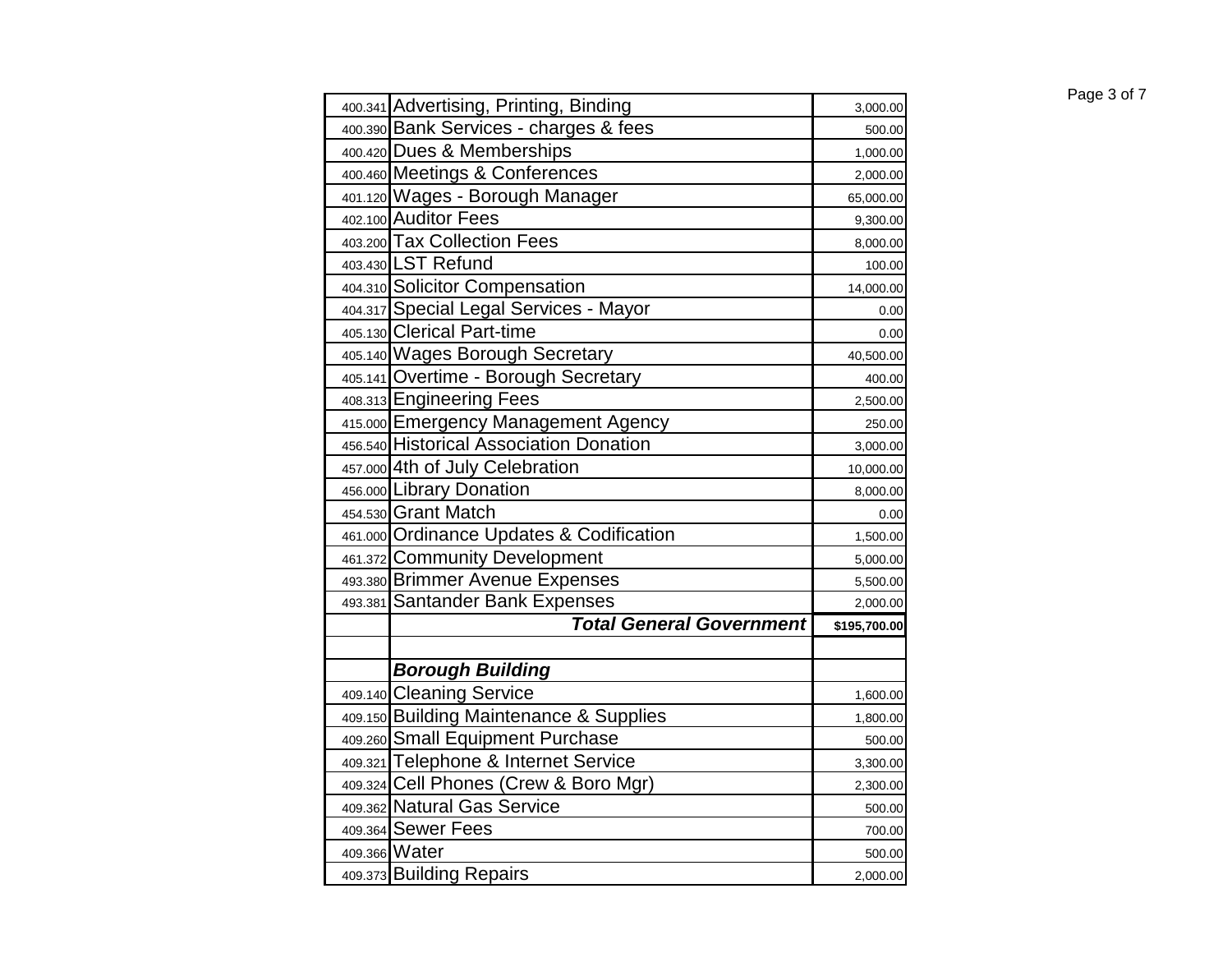| 409.374 Building Updates                      | 2,000.00    |
|-----------------------------------------------|-------------|
| 409.450 Bldg Monitoring-Panic Buttons         | 300.00      |
| <b>Total Borough Building</b>                 | \$15,500.00 |
|                                               |             |
| <b>Police Department</b>                      |             |
| 410.100 Wages                                 | 385,000.00  |
| 410.110 Overtime                              | 30,000.00   |
| 410.115 Court Time                            | 8,000.00    |
| 410.120 Drug Task Force                       | 1,000.00    |
| 410.130 DUI Roving Patrol                     | 1,000.00    |
| 410.140 Part-Time                             | 5,000.00    |
| 410.200 Office Supplies                       | 2,000.00    |
| 410.230 Uniforms - Other                      | 2,500.00    |
| 410.231 Uniforms-Witherite                    | 625.00      |
| 410.233 Uniforms - Snyder                     | 625.00      |
| 410.236 Uniforms - Kiefaber                   | 625.00      |
| 410.237 Uniforms - Baker                      | 625.00      |
| 410.237 Uniforms - Noviello                   | 625.00      |
| 410.234 Uniforms - Podgorney                  | 625.00      |
| 410.251 Vehicle Maintenance                   | 7,500.00    |
| 410.260 Small Equipment Purchase              | 20,000.00   |
| 410.261 Police Computer Maintenance & Updates | 6,600.00    |
| 410.310 Police-Professional Services          | 500.00      |
| 410.316 Medical / Dental                      | 4,200.00    |
| 410.321 Telephone Service                     | 1,000.00    |
| 410.324 Cell Phones                           | 3,600.00    |
| 410.327 Radio Maintenance                     | 500.00      |
| 410.329 Speed Testing                         | 1,800.00    |
| 410.338 New/Used Police Cruiser               | 0.00        |
| 410.341 Police Department - Advertising       | 0.00        |
| 410.362 Gasoline                              | 12,000.00   |
| 410.373 Police Dept. Bldg. Update             | 0.00        |
| 410.420 Police Dues & Memberships             | 700.00      |
| 410.460 Schools & Seminars                    | 2,000.00    |
| 410.810 Police Petty Cash                     | 500.00      |

## Page 4 of 7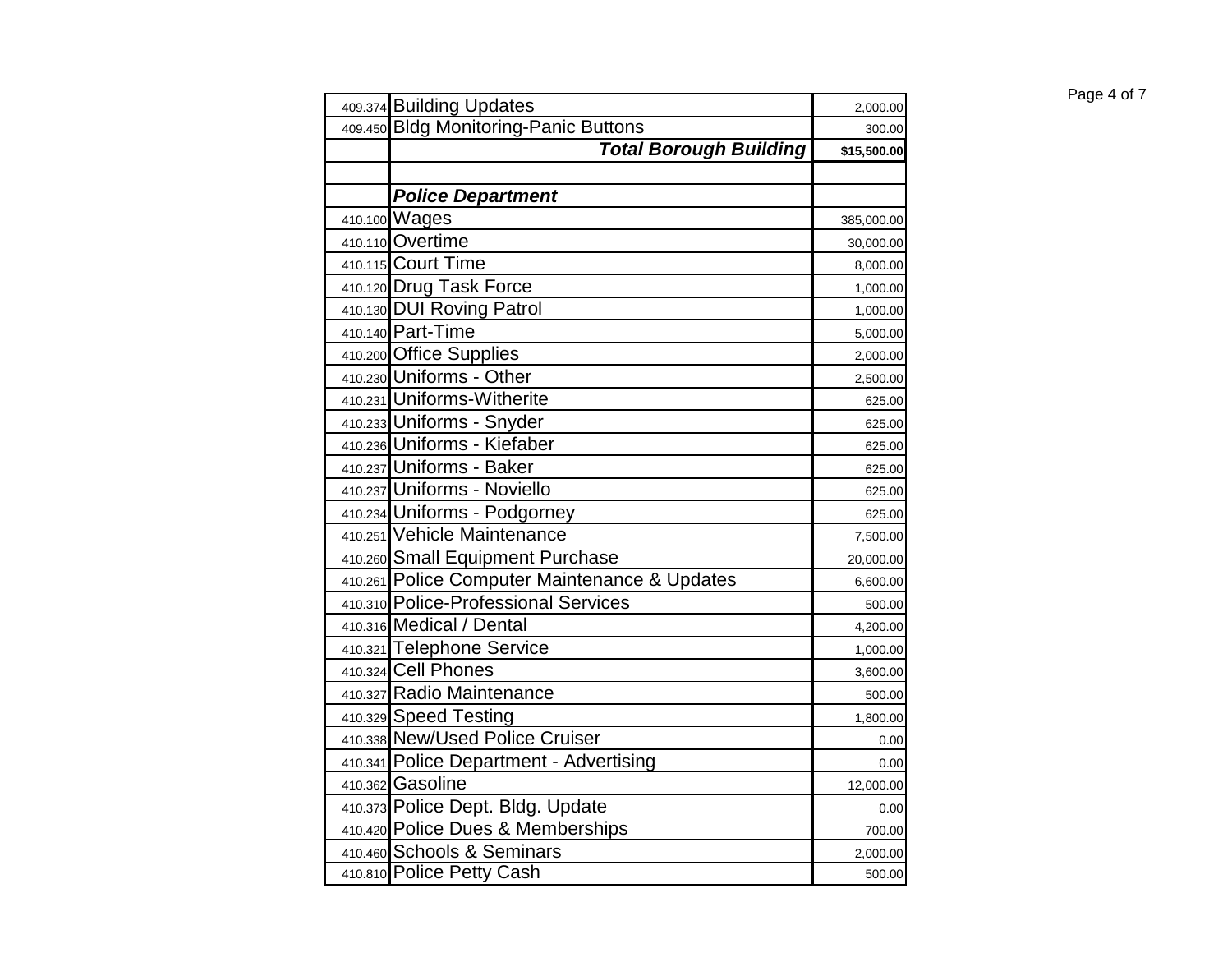| <b>Total Police Department</b>                                           | \$499,150.00       | Page 5 of 7 |
|--------------------------------------------------------------------------|--------------------|-------------|
|                                                                          |                    |             |
| <b>Fire Department</b>                                                   |                    |             |
| 411.354 Fire-Workmen's Compensation                                      | 6,000.00           |             |
| 411.363 Hydrant Rental                                                   | 16,000.00          |             |
| 411.540 Firemen Relief Funds                                             | 10,500.00          |             |
| 411.541 Fire Company Annual Census Payment                               | 42,500.00          |             |
| <b>Total Fire Department</b>                                             | \$75,000.00        |             |
|                                                                          |                    |             |
| <b>Streets &amp; Highways</b>                                            |                    |             |
| 430.100 Public Works Supervisor                                          | 48,500.00          |             |
| 430.222 Weed Spraying                                                    | 2,000.00           |             |
| 430.740 Public Works Equipment                                           | 5,000.00           |             |
| 436.000 Stormwater Maintenance/Reconstruction                            | 1,000.00           |             |
| 438.000 Road & Bridge Maintenance                                        | 1,000.00           |             |
| 438.100 Streets - Wages                                                  | 68,000.00          |             |
| 438.110 Streets - Overtime                                               | 1,500.00           |             |
| 438.200 Streets - Materials & Supplies<br>438.245 Streets - Cracksealing | 12,000.00          |             |
| 438.251 Vehicle Maintenance                                              | 0.00               |             |
| 438.362 Gasoline                                                         | 5,000.00           |             |
| 438.327 Radio Equipment Maintenance                                      | 10,000.00          |             |
| 438.373 Public Works Building Repairs                                    | 500.00<br>2,500.00 |             |
| <b>Total Streets &amp; Highways</b>                                      | \$157,000.00       |             |
|                                                                          |                    |             |
| <b>Cemetery</b>                                                          |                    |             |
| 441.100 Wages                                                            | 18,000.00          |             |
| 441.110 Overtime                                                         | 0.00               |             |
| 441.246 Materials & Supplies                                             | 1,500.00           |             |
| 441.248 Landscaping                                                      | 500.00             |             |
| 441.251 Vehicle Maintenance                                              | 500.00             |             |
| 441.260 Small Equipment Purchase                                         | 500.00             |             |
| 454.364 Sewer Fee                                                        | 0.00               |             |
| 441.366 Water                                                            | 500.00             |             |
| 441.372 Property Repairs                                                 | 1,000.00           |             |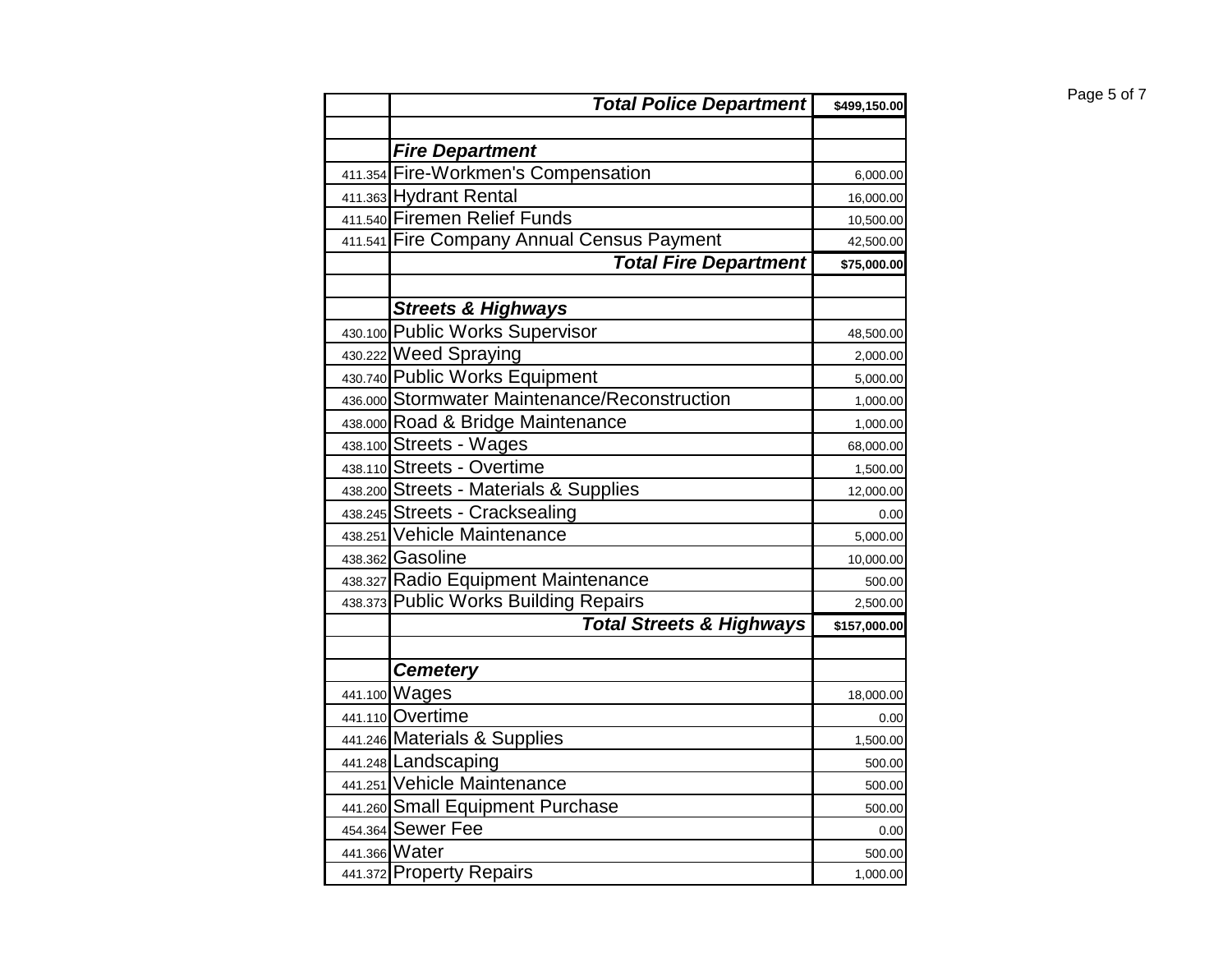| <b>Total Cemetery</b>                                         | \$22,500.00  |
|---------------------------------------------------------------|--------------|
|                                                               |              |
| <b>Parks &amp; Recreation</b>                                 |              |
| 454.100 Wages - Bob Simpson                                   | 5,500.00     |
| 454.247 Park Supplies                                         | 1,000.00     |
| 454.248 Landscaping                                           | 1,000.00     |
| 454.250 Trail Maintenance                                     | 500.00       |
| 454.251 Park - Vehicle Maintenance                            | 500.00       |
| 454.260 Parks-Small Equipt Maintenance                        | 500.00       |
| 454.364 Sewer Fee                                             | 600.00       |
| 454.366 Water                                                 | 1,000.00     |
| 454.372 Property Repairs<br>454.450 Other Contracted Services | 1,000.00     |
|                                                               | 1,500.00     |
| <b>Total Recreation</b>                                       | \$13,100.00  |
|                                                               |              |
| <i><b>Insurance</b></i>                                       |              |
| 481.194 Unemployment Compensation                             |              |
| 486.000 Liability Insurance                                   |              |
| 484.000 Worker's Compensation                                 |              |
| 486.010 Social Security                                       |              |
| 481.193 Medicare - Borough                                    |              |
| 487.010 Accident / Sickness / Life                            |              |
| 487.020 Health Savings Accounts                               |              |
| 487.183 Medical Insurance Stipend                             |              |
| 481.196 Medical Insurance                                     |              |
| 481.196 Dental Insurance                                      |              |
| 483.000 Transfer to Pensions                                  | 216,662.00   |
| 483.100 Witherite recurring Pension Payment                   |              |
| 483.200 Faux Retirement Health Care                           |              |
| 492.990 Transfer to Perpetual Care                            |              |
| <b>Total Insurance</b>                                        | \$216,662.00 |
|                                                               |              |
| <b>Code Enforcement</b>                                       |              |
| 413.100 Zoning Admin (Ed)                                     | 3,500.00     |
| 413.300 Zoning Expenses                                       | 500.00       |

 $Page 6 of 7$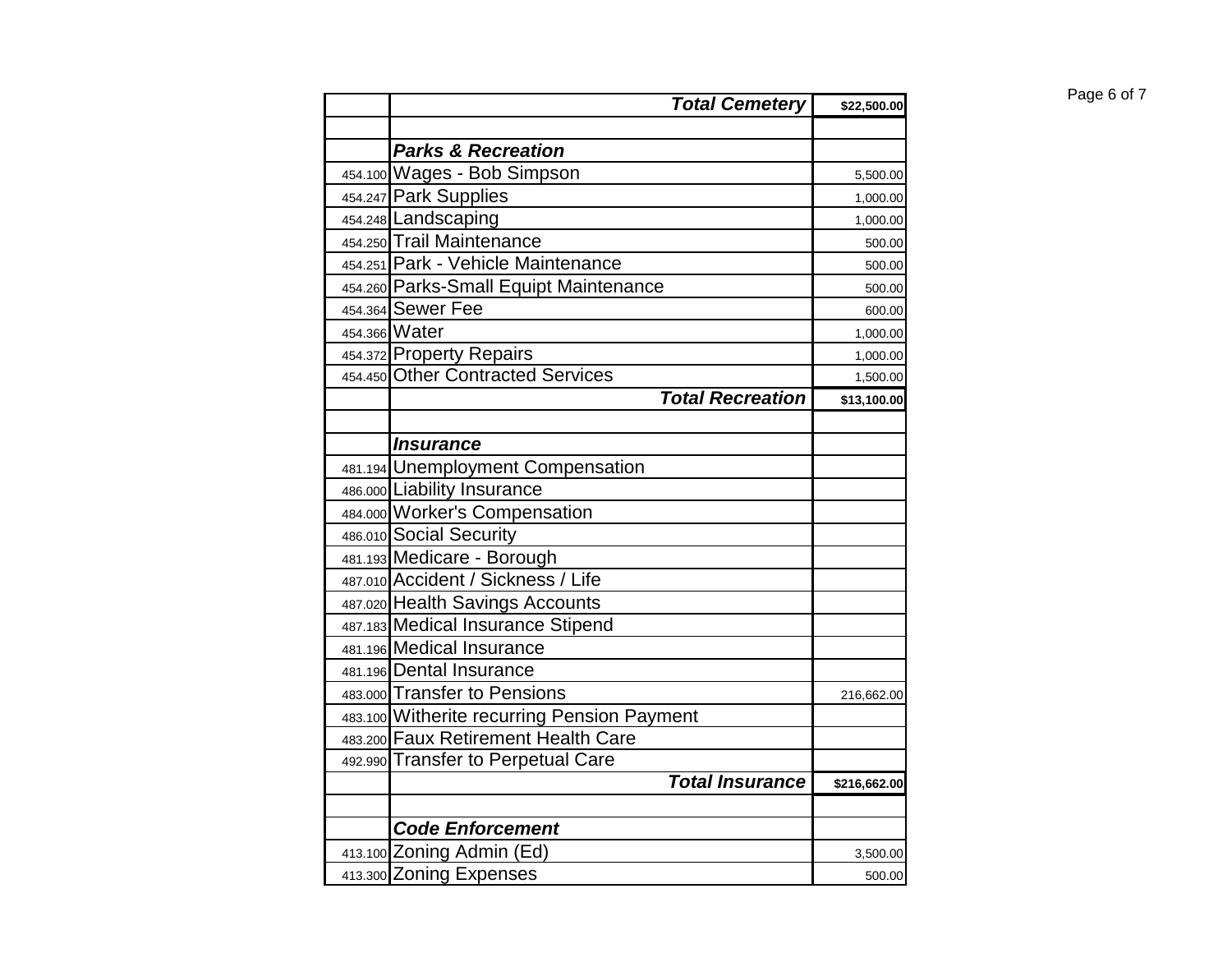|                  | 413.310 Zoning Legal Expense               | 500.00         |
|------------------|--------------------------------------------|----------------|
|                  | 413.400 Property Maintenance (Inspections) |                |
|                  | <b>Total Code Enforcement</b>              | \$4,500.00     |
|                  |                                            |                |
|                  | <b>Total General Fund Expenditures</b>     | \$1,199,112.00 |
|                  |                                            |                |
|                  |                                            |                |
|                  |                                            |                |
|                  |                                            |                |
|                  | <b>ELECTRIC FUND</b>                       |                |
| <b>RECEIPTS:</b> |                                            |                |
|                  | 342.400 Current Receipts                   | 1,925,000.00   |
|                  | 372.550 CATV Pole Rental                   | 2,500.00       |
|                  | 341.010 Interest on checking account       | 400.00         |
|                  | 372.520 Misc. Service Revenues             | 0.00           |
|                  | <b>Total Electric Receipts</b>             | \$1,927,500.00 |
|                  |                                            |                |
| <b>EXPENSES:</b> |                                            |                |
|                  | 442.100 Wages                              | 132,000.00     |
|                  | 442.110 Overtime                           | 1,500.00       |
|                  | 442.200 Office Supplies                    | 1,000.00       |
|                  | 442.213 Electric Computer System Update    | 1,000.00       |
|                  | 442.220 Materials & Supplies               | 25,000.00      |
|                  | 442.231 Gasoline                           | 500.00         |
|                  | 442.238 FR Clothing & Uniforms             | 4,000.00       |
|                  | 442.251 Vehicle Maintenance                | 1,000.00       |
|                  | 442.313 Engineering Fees                   | 3,000.00       |
|                  | 442.321 Telephone Service                  | 200.00         |
|                  | 442.325 Billing Expenses                   | 10,000.00      |
|                  | 442.361 Power Purchases                    | 959,000.00     |
|                  | 442.362 Natural Gas Service - Garage       | 2,000.00       |
|                  | 442.364 Sewer Fee                          | 700.00         |
|                  | 442.366 Water                              | 500.00         |
|                  | 442.372 PMEA Dues                          | 5,000.00       |
|                  | 442.373 Building Repairs                   | 0.00           |